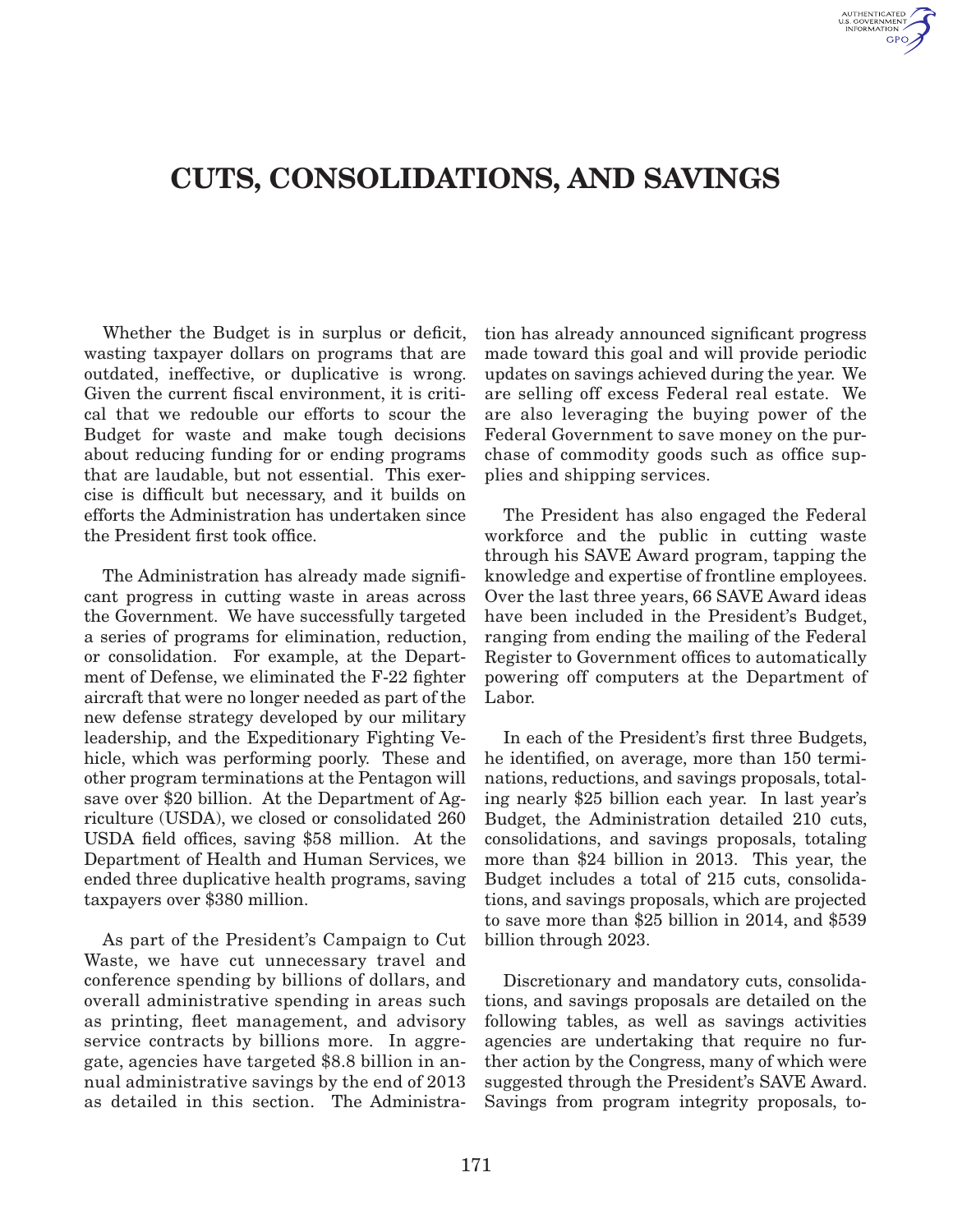taling \$98 billion through 2023, are detailed in the Budget Process chapter of the Analytical Perspectives volume.

As these tables show, the Budget includes a robust package of proposals that modify Medicare provider payments totaling \$306 billion over the next 10 years. These include a number of measures detailed in Table S–9 (see Summary Tables section of this volume), including a proposal to align Medicare drug payment policies with Medicaid rebate policies for low-income beneficiaries, allowing Medicare to benefit from lower drug prices. This change alone will save \$123 billion over the next 10 years. The Budget takes other critical steps to save money, such as closing the loophole in current law that allows people to collect both full disability benefits and unemployment benefits that cover the same period of time. Shutting this loophole will save \$1 billion over 10 years. The single biggest consolidation proposed this year is in the area of science, technology, engineering, and mathematics (STEM) education, where the Administration is proposing a bold restructuring of STEM education programs—consolidating 90 programs and realigning ongoing STEM education activities to improve the delivery, impact, and visibility of these efforts.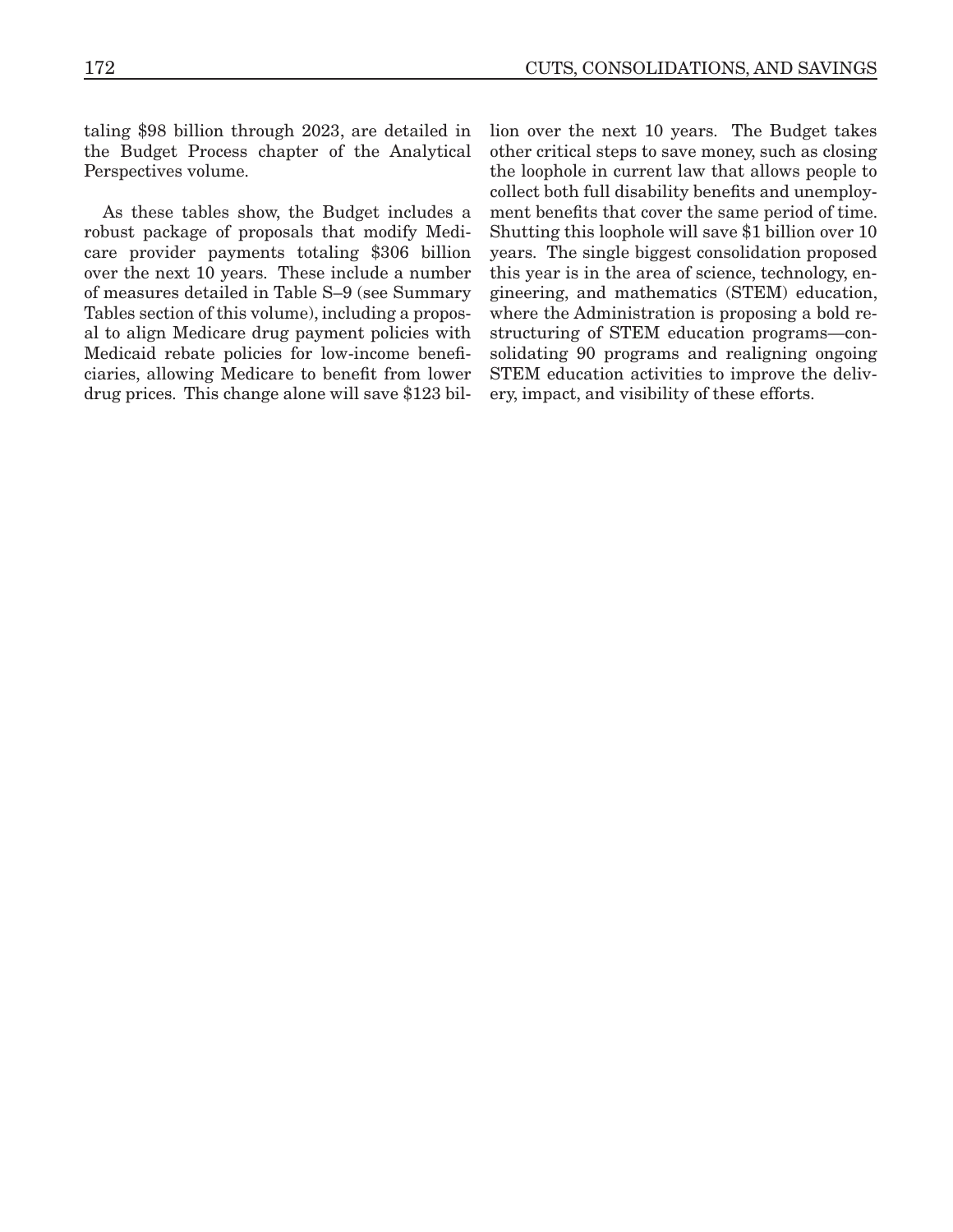| DISCRETIONARY CUTS, CONSOLIDATIONS, AND SAVINGS |  |  |  |  |  |
|-------------------------------------------------|--|--|--|--|--|
|-------------------------------------------------|--|--|--|--|--|

(Budget authority in millions of dollars)

|                                                                                                                  | 2012           | 2014         | 2014 Change<br>from 2012 |
|------------------------------------------------------------------------------------------------------------------|----------------|--------------|--------------------------|
| Cuts                                                                                                             |                |              |                          |
|                                                                                                                  | 5              |              | $-5$                     |
|                                                                                                                  | $\overline{2}$ | .            | $-2$                     |
|                                                                                                                  | 29             | 17           | $-12$                    |
|                                                                                                                  | 27             | .            | $-27$                    |
|                                                                                                                  | 627            | 497          | $-130$                   |
|                                                                                                                  | 10             | .            | $-10$                    |
|                                                                                                                  | 95             | 85           | $-10$                    |
|                                                                                                                  | 124            | 107          | $-17$                    |
|                                                                                                                  | 13             | .            | $-13$                    |
|                                                                                                                  | 8              | .            | $-8$                     |
|                                                                                                                  | $\overline{2}$ | .            | $-2$                     |
|                                                                                                                  | 208            | .            | $-208$                   |
|                                                                                                                  | 480            | .            | $-480$                   |
|                                                                                                                  | 40             | 20           | $-20$                    |
| Centers for Disease Control and Prevention Direct Healthcare Screenings, Department of Health and Human Services | 257            | 225          | $-32$                    |
|                                                                                                                  | $\overline{2}$ | .            | $-2$                     |
| Children's Hospital Graduate Medical Education Payment Program, Department of Health and Human Services          | 265            | 88           | $-177$                   |
|                                                                                                                  |                | .            |                          |
|                                                                                                                  | 16             | .            | $-16$                    |
|                                                                                                                  | 2,384          | 1,912        | $-472$                   |
|                                                                                                                  | 200            | 35           | $-165$                   |
|                                                                                                                  | 679            | 350          | $-329$                   |
| Computer and Information Science and Engineering Research Programs, National Science Foundation:                 |                |              |                          |
|                                                                                                                  |                | .            | $-7$                     |
|                                                                                                                  |                |              | $-3$                     |
|                                                                                                                  |                | .            | $-7$                     |
|                                                                                                                  |                | .            | $-5$                     |
|                                                                                                                  | 573            | 11           | $-562$                   |
|                                                                                                                  | 29<br>30       | .            | $-29$                    |
|                                                                                                                  |                | 6            | $-24$                    |
|                                                                                                                  | <br>6          | $-1,384$<br> | $-1,384$<br>$-6$         |
| Education Research Centers and Agricultural Research, Department of Health and Human Services:                   |                |              |                          |
|                                                                                                                  | 26             |              | $-26$                    |
|                                                                                                                  | 29             | .            | $-29$                    |
|                                                                                                                  |                | .            | $-1$                     |
| Elimination of Overlapping Programs, Department of Labor:                                                        |                |              |                          |
|                                                                                                                  | 15             |              | -15                      |
|                                                                                                                  |                | .            | $-1$                     |
|                                                                                                                  | 10             | .            | $-10$                    |
|                                                                                                                  | 5              | .            | $-5$                     |
|                                                                                                                  | 25             | .            | $-25$                    |
|                                                                                                                  | 685            | 503          | $-182$                   |
|                                                                                                                  | 534            | 421          | $-113$                   |
|                                                                                                                  | 30             | 17           | $-13$                    |
|                                                                                                                  | 324            | .            | -324                     |
|                                                                                                                  | 5              | .            | $-5$                     |
|                                                                                                                  | 3,350          | 2,900        | -450                     |
|                                                                                                                  |                | .            | $-1$                     |
|                                                                                                                  |                | .            | $-3$                     |
|                                                                                                                  | 15             | .            | $-15$                    |
|                                                                                                                  | 10             | .            | $-10$                    |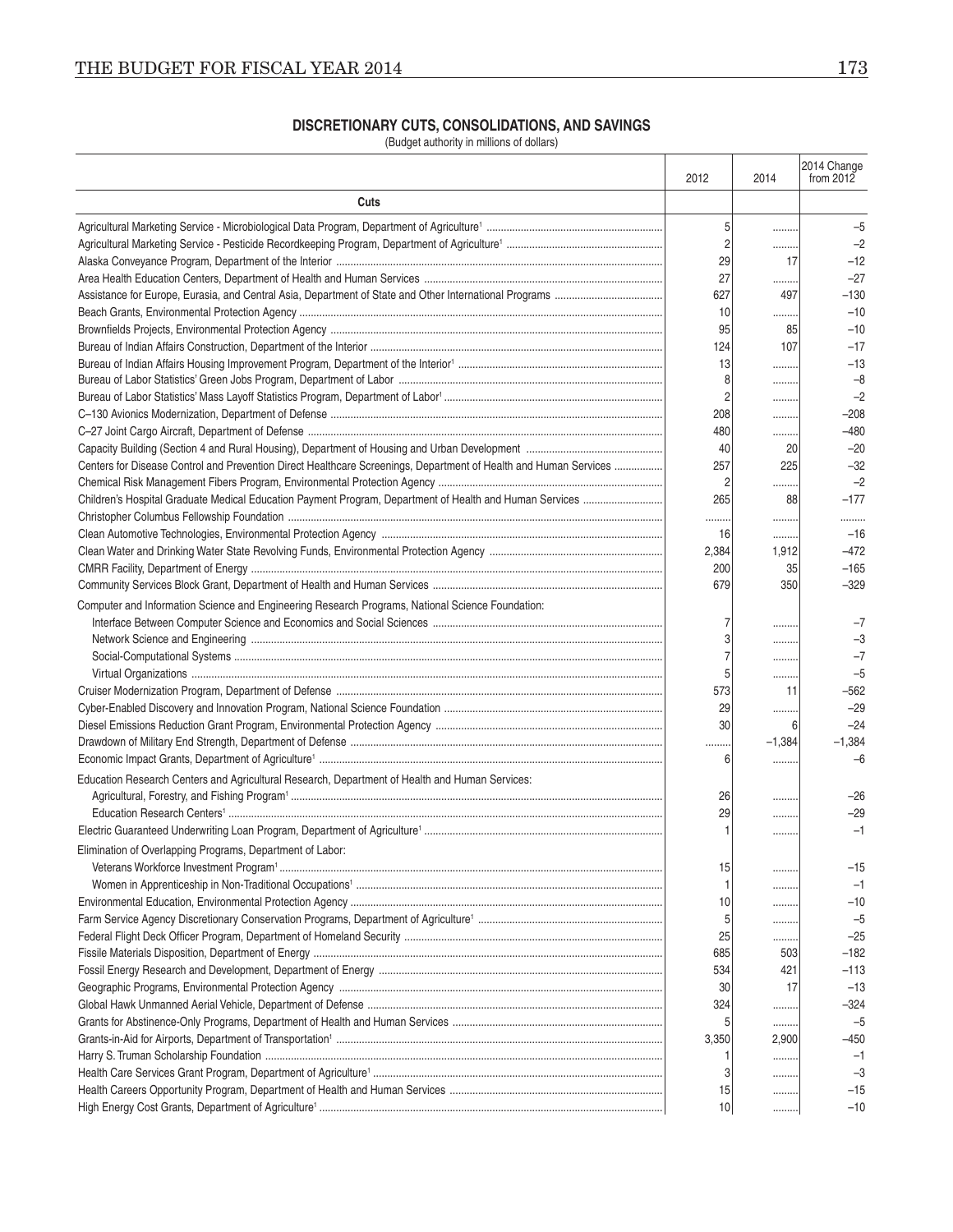### **Discretionary Cuts, Consolidations, and Savings—Continued**

(Budget authority in millions of dollars)

|                                                                                                                         | 2012           | 2014     | 2014 Change<br>from $2012$ |
|-------------------------------------------------------------------------------------------------------------------------|----------------|----------|----------------------------|
|                                                                                                                         | 239            | 193      | -46                        |
| High Mobility Multipurpose Wheeled Vehicle Modernized Expanded Capacity Vehicle Recapitalization, Department of Defense | 4              | .        | $-4$                       |
|                                                                                                                         | 1,000          | 950      | $-50$                      |
|                                                                                                                         | 380            | 255      | $-125$                     |
|                                                                                                                         | 165            | 126      | $-39$                      |
|                                                                                                                         | 25             | 4        | $-21$                      |
|                                                                                                                         | 1,291          | 1,224    | $-67$                      |
|                                                                                                                         | 8              | 4        | $-4$                       |
|                                                                                                                         | 43             | 29       | $-14$                      |
|                                                                                                                         | 235            | 21       | $-214$                     |
|                                                                                                                         | 372            | 3        | $-369$                     |
|                                                                                                                         | 115            |          | $-115$                     |
|                                                                                                                         | 3,472          | 3,020    | $-452$                     |
|                                                                                                                         | 1,819          | 1,440    | $-379$                     |
| Mathematics and Physical Sciences Research Programs, National Science Foundation:                                       |                |          |                            |
|                                                                                                                         | 2              |          | -2                         |
|                                                                                                                         |                | .        | $-4$                       |
|                                                                                                                         |                |          | -2                         |
|                                                                                                                         | 2              | .        | -2                         |
|                                                                                                                         | $\overline{c}$ |          | $-2$                       |
|                                                                                                                         | $\overline{c}$ | .        | $-2$                       |
|                                                                                                                         | 8              | 6        | $-2$                       |
|                                                                                                                         | 8              |          | $-8$                       |
|                                                                                                                         | 31             | <br>12   | $-19$                      |
|                                                                                                                         | 20             |          | $-20$                      |
|                                                                                                                         | 17             | .<br>9   | $-8$                       |
|                                                                                                                         | 36             |          | -36                        |
|                                                                                                                         | 4              | .        | $-4$                       |
|                                                                                                                         | 14             | .        | $-14$                      |
|                                                                                                                         | 89             | <br>67   | $-22$                      |
|                                                                                                                         | 152            | 140      | $-12$                      |
|                                                                                                                         | 17             |          | $-17$                      |
|                                                                                                                         | 817            | .<br>798 | $-19$                      |
|                                                                                                                         | 81             |          | $-81$                      |
|                                                                                                                         | 12             | .        | $-12$                      |
|                                                                                                                         | 80             | .        | -80                        |
|                                                                                                                         | 4              | .        | -4                         |
|                                                                                                                         | 3              | .        | -3                         |
|                                                                                                                         |                |          |                            |
|                                                                                                                         |                | .        |                            |
| Public Outreach Programs, National Science Foundation:                                                                  |                |          |                            |
|                                                                                                                         | 2              |          | -2                         |
|                                                                                                                         |                |          | -4                         |
|                                                                                                                         | 14             |          | -14                        |
|                                                                                                                         | 36             |          | -36                        |
| Research, Education, and Extension Grants, Department of Agriculture:                                                   |                |          |                            |
|                                                                                                                         |                |          |                            |
|                                                                                                                         |                |          |                            |
|                                                                                                                         |                |          |                            |
|                                                                                                                         |                |          |                            |
|                                                                                                                         |                |          |                            |
|                                                                                                                         |                | .        |                            |
|                                                                                                                         | 2              | .        | -2                         |
|                                                                                                                         |                |          |                            |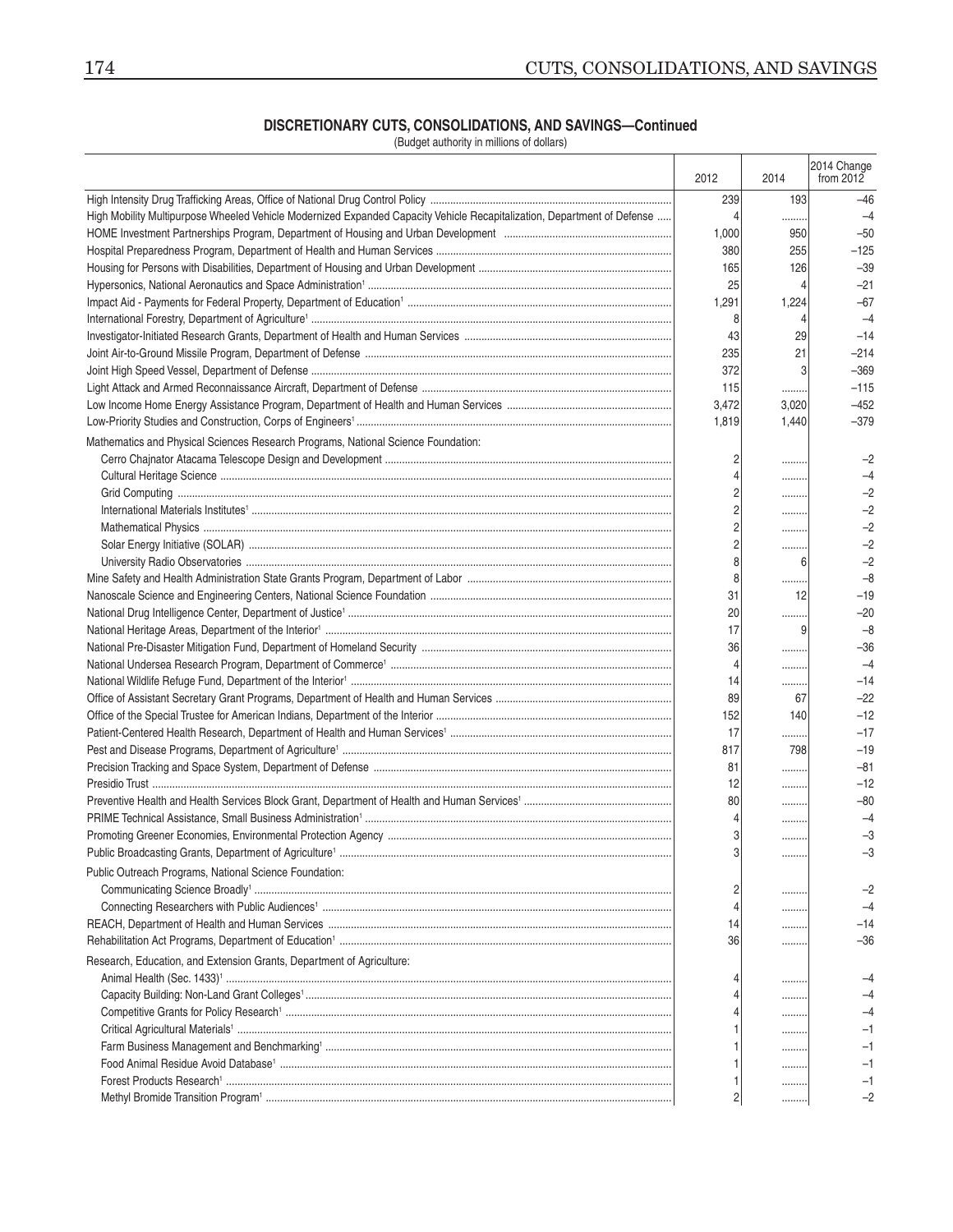| ı<br>۰.<br>.,<br>. . |  |
|----------------------|--|
|                      |  |

## **Discretionary Cuts, Consolidations, and Savings—Continued**

(Budget authority in millions of dollars)

|                                                           | 2012            | 2014   | 2014 Change<br>from $2012$ |
|-----------------------------------------------------------|-----------------|--------|----------------------------|
|                                                           |                 |        | $-1$                       |
|                                                           |                 |        | $-1$                       |
|                                                           |                 | .      | $-2$                       |
|                                                           |                 | .      | $-2$                       |
|                                                           |                 |        | $-1$                       |
|                                                           |                 | .      | $-5$                       |
|                                                           |                 | .      | $-1$                       |
|                                                           |                 |        | $-1$                       |
|                                                           |                 | .      | $-5$                       |
|                                                           | 41              | 26     | $-15$                      |
|                                                           | 4               | .      | $-4$                       |
|                                                           | 60              | 35     | $-25$                      |
|                                                           | 177             | 45     | $-132$                     |
|                                                           | 262             | 140    | $-122$                     |
|                                                           | 5               | 2      | $-3$                       |
|                                                           | 43              | 10     | $-33$                      |
|                                                           | 13              | .      | $-13$                      |
|                                                           | 99              | 81     | $-18$                      |
|                                                           | 240             | .      | $-240$                     |
|                                                           | 8               | .      | $-8$                       |
|                                                           | 966             | 827    | $-139$                     |
|                                                           |                 | .      | $-1$                       |
|                                                           | 565             | 539    | $-26$                      |
|                                                           | 6               | .      | $-6$                       |
|                                                           | 10              | .      | $-10$                      |
|                                                           | 88              | .      | -88                        |
|                                                           | 3               | .      | $-3$                       |
|                                                           | 6               | .      | $-6$                       |
|                                                           | 504             | 304    | $-200$                     |
|                                                           | 15              | .      | $-15$                      |
|                                                           | 183             | 96     | $-87$                      |
|                                                           | 25,172          | 16,216 | $-8,956$                   |
| <b>Consolidations</b>                                     |                 |        |                            |
|                                                           | 29              | 4      | $-25$                      |
|                                                           | 30 <sup>°</sup> | .      | $-30$                      |
|                                                           |                 | $-575$ | $-575$                     |
|                                                           |                 |        | .                          |
|                                                           | 75              | 75     |                            |
|                                                           | 1,766           | 1,766  | .                          |
|                                                           | <i>300</i>      | 1,741  | 1,441                      |
|                                                           | 1,466           | .      | -1,466                     |
|                                                           | .               | 25     | 25                         |
|                                                           | 805             | 757    | -48                        |
|                                                           |                 | .      | .                          |
|                                                           |                 | -8     | -8                         |
|                                                           |                 | .      | .                          |
|                                                           |                 | .      | .                          |
|                                                           |                 | .      | .                          |
| Eliminated and Reorganized Programs Total - 90 Programs:  |                 |        |                            |
| Eliminated Programs and Redirected Funding - 78 Programs: |                 |        |                            |
|                                                           | [11]            |        |                            |
|                                                           | $[13]$          |        |                            |
|                                                           | $[49]$          |        |                            |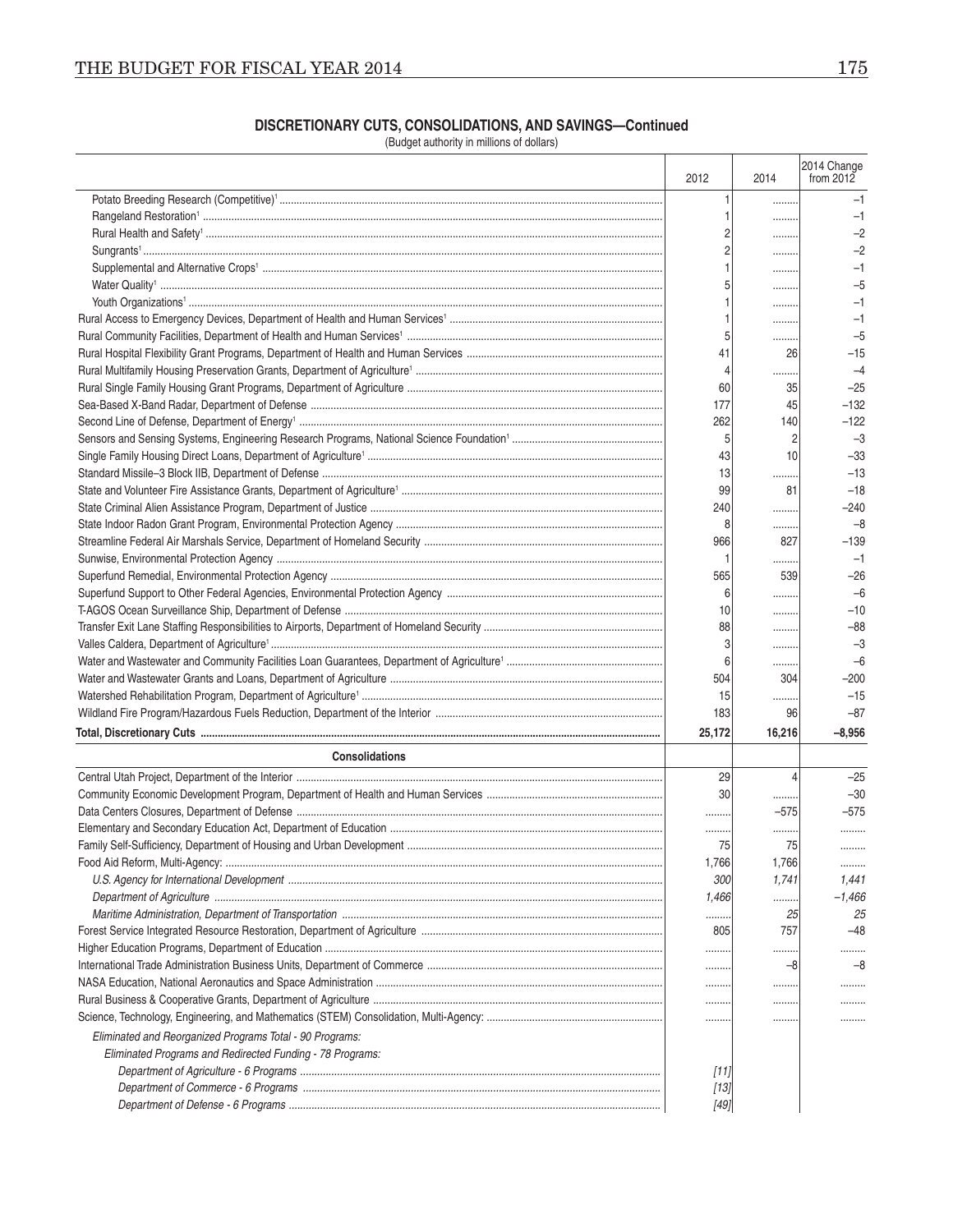#### DISCRETIONARY CUTS, CONSOLIDATIONS, AND SAVINGS-Continued

(Budget authority in millions of dollars)

|                                                                                                       | 2012   | 2014   | 2014 Change<br>from $2012$ |
|-------------------------------------------------------------------------------------------------------|--------|--------|----------------------------|
|                                                                                                       | [11]   |        |                            |
|                                                                                                       | [28]   |        |                            |
|                                                                                                       | $[1]$  |        |                            |
|                                                                                                       | [16]   |        |                            |
|                                                                                                       | [48]   |        |                            |
|                                                                                                       | [0]    |        |                            |
| Reorganized Programs Within the Agency - 12 Programs:                                                 |        |        |                            |
|                                                                                                       | [118]  |        |                            |
|                                                                                                       | [2]    |        |                            |
| Self-Help and Assisted Homeownership Opportunity Program, Department of Housing and Urban Development | 14     | 10     |                            |
|                                                                                                       |        | .      |                            |
|                                                                                                       |        |        | .                          |
|                                                                                                       | 2,719  | 2,029  | $-690$                     |
| <b>Savings</b>                                                                                        |        |        |                            |
|                                                                                                       |        | $-237$ | $-237$                     |
|                                                                                                       |        | -3     | $-3$                       |
|                                                                                                       |        | .      | .                          |
|                                                                                                       | 330    | 301    | $-29$                      |
|                                                                                                       | 924    | 886    | $-38$                      |
|                                                                                                       |        | $-93$  | $-93$                      |
|                                                                                                       | 26     | .      | $-26$                      |
|                                                                                                       |        | .      | .                          |
|                                                                                                       | 1,199  | 1.176  | $-23$                      |
|                                                                                                       | 186    | 179    | $-7$                       |
|                                                                                                       |        | $-72$  | $-72$                      |
|                                                                                                       | 2,665  | 2,137  | $-528$                     |
|                                                                                                       | 30.556 | 20.382 | $-10.174$                  |

<sup>1</sup> This cut has been identified as a lower-priority program activity for purposes of the GPRA Modernization Act, at 31 U.S.C. 1115(b)(10). Additional information regarding this proposed cut is included in the respective agency's Congressional Justification submission.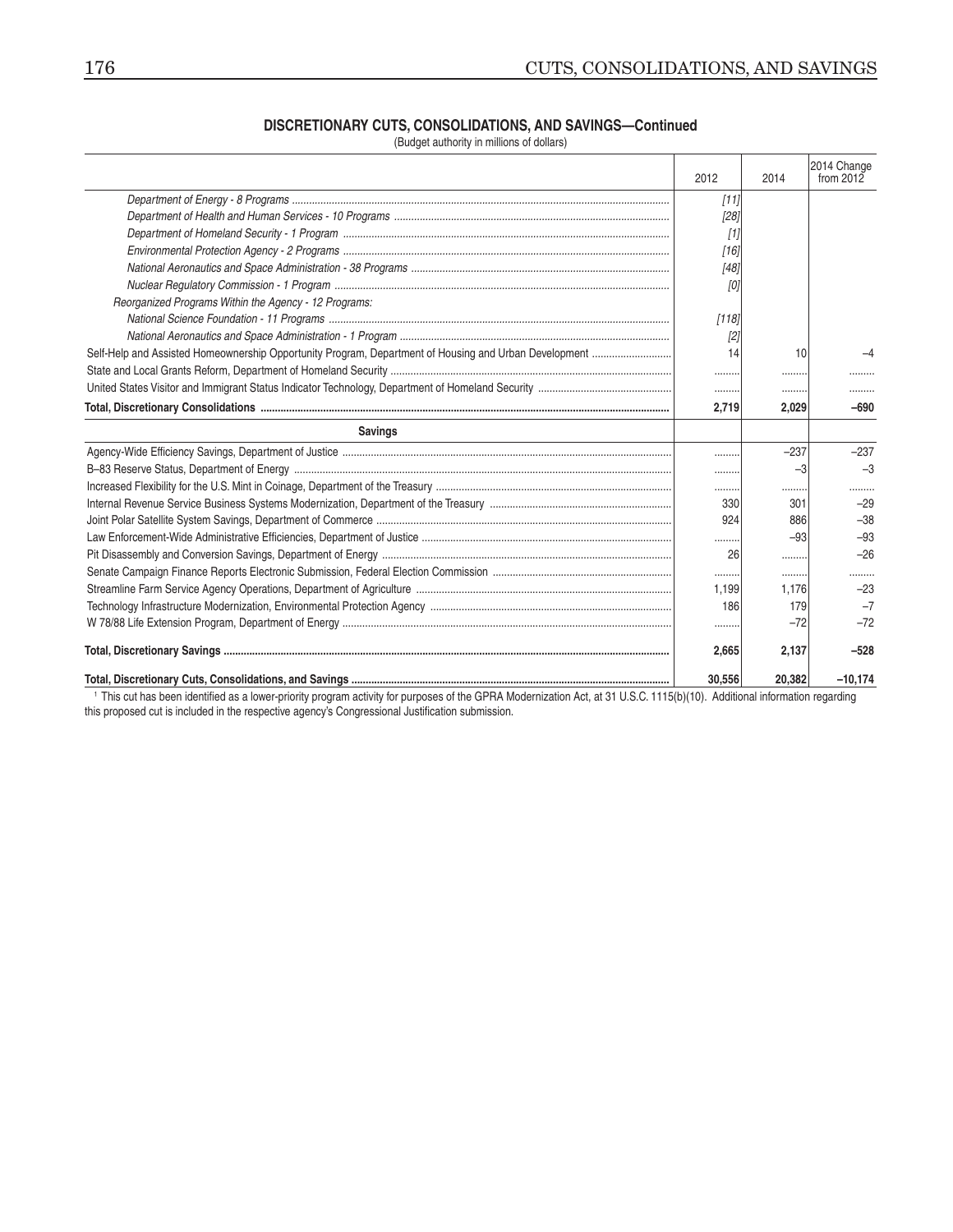### **MANDATORY CUTS AND SAVINGS**

(Outlays and receipts in millions of dollars)

|                                                                                                                                       | 2014      | 2015       | 2016       | 2017       | 2018      |           | 2014-2018 2014-2023 |
|---------------------------------------------------------------------------------------------------------------------------------------|-----------|------------|------------|------------|-----------|-----------|---------------------|
| Cuts                                                                                                                                  |           |            |            |            |           |           |                     |
| Coal Tax Preferences, Department of Energy:                                                                                           |           |            |            |            |           |           |                     |
| Domestic Manufacturing Deduction for Hard Mineral Fossil Fuels <sup>1</sup>                                                           | $-33$     | $-34$      | $-36$      | $-39$      | $-40$     | $-182$    | $-409$              |
|                                                                                                                                       | $-25$     | $-43$      | $-45$      | $-47$      | $-49$     | $-209$    | $-432$              |
|                                                                                                                                       | $-113$    | $-193$     | $-196$     | $-198$     | $-201$    | $-901$    | $-1,982$            |
|                                                                                                                                       | $-14$     | $-31$      | $-37$      | $-42$      | $-45$     | $-169$    | $-432$              |
|                                                                                                                                       | .         | $-3,300$   | $-3,300$   | $-3,300$   | $-3,300$  | $-13,200$ | $-29,700$           |
|                                                                                                                                       | 15        | 15         | $-200$     | $-220$     | $-315$    | $-705$    | $-2,915$            |
|                                                                                                                                       | $-5$      | $-50$      | $-90$      | $-130$     | $-170$    | $-445$    | $-1,964$            |
|                                                                                                                                       | $-513$    | $-1,005$   | $-1,238$   | $-1,244$   | $-1,256$  | $-5,256$  | $-11,716$           |
|                                                                                                                                       | -4        | -4         | $-5$       | $-5$       | -5        | $-23$     | $-48$               |
| Oil and Gas Company Tax Preferences, Department of Energy:<br>Increase Geological and Geophysical Amortization Period for Independent | $-60$     | $-220$     | $-333$     | $-304$     | $-221$    | $-1,138$  | $-1,363$            |
|                                                                                                                                       |           |            |            |            |           |           |                     |
|                                                                                                                                       | -8        | .<br>$-12$ | .<br>$-12$ | .<br>$-11$ | -11       | $-54$     | <br>$-107$          |
| Repeal Domestic Manufacturing Tax Deduction for Oil and Natural Gas                                                                   | $-1,119$  | $-1,926$   | $-1,951$   | $-1,944$   | $-1,884$  | $-8,824$  | $-17,447$           |
|                                                                                                                                       |           |            |            |            |           |           |                     |
| Repeal Exception to Passive Loss Limitations for Working Interests in Oil and                                                         | $-7$      | $-10$      | $-9$       | -8         | -8        | $-42$     | $-74$               |
|                                                                                                                                       | $-1,663$  | $-2,460$   | $-2,125$   | $-1,639$   | $-1,099$  | $-8,986$  | $-10,993$           |
|                                                                                                                                       | $-1,039$  | $-1,044$   | $-1,042$   | $-1,041$   | $-1,045$  | $-5,211$  | $-10,723$           |
| Offset Disability Benefits for Period of Concurrent Unemployment Insurance Receipt                                                    | $-100$    | $-100$     | $-100$     | $-100$     | $-100$    | $-500$    | $-1,000$            |
| Ultradeep Oil and Gas Research and Development Program, Department of Energy <sup>2</sup>                                             | $-20$     | $-20$      | $-10$      |            | .         | $-50$     | $-50$               |
| Payments to Guarantee Agencies - Federal Family Education Loan Program                                                                | $-3,657$  | .          | .          | .          | .         | $-3,657$  | $-3,657$            |
| Unrestricted Abandoned Mine Lands Payments, Department of the Interior <sup>2</sup>                                                   | $-32$     | $-33$      | $-27$      | $-31$      | $-40$     | $-163$    | $-327$              |
|                                                                                                                                       | $-8.397$  | $-10,470$  | $-10,756$  | $-10,303$  | $-9,789$  | $-49,715$ | $-95,339$           |
| <b>Savings</b>                                                                                                                        |           |            |            |            |           |           |                     |
|                                                                                                                                       | $-9$      | $-10$      | $-19$      | $-29$      | $-39$     | $-106$    | $-462$              |
| Federal Employee Health Benefits Program Reforms, Office of Personnel                                                                 |           |            |            |            |           |           |                     |
|                                                                                                                                       | .         | $-422$     | $-665$     | $-725$     | $-794$    | $-2,606$  | $-8,367$            |
| Health Care (Medicaid Proposals), Department of Health and Human Services                                                             | $-301$    | $-1,051$   | $-1,401$   | $-1,397$   | $-1,316$  | $-5,466$  | $-16,914$           |
| Health Care (Pharmaceuticals), Department of Health and Human Services <sup>3</sup>                                                   | $-740$    | $-870$     | $-1,000$   | $-1,150$   | $-1,330$  | $-5,090$  | $-14,280$           |
| Medicare Provider Payment Modifications, Department of Health and Human                                                               | $-5,630$  | $-13,460$  | $-17,560$  | $-22,000$  | $-26,810$ | $-85,460$ | $-306,230$          |
|                                                                                                                                       | $-6,680$  | $-15,813$  | $-20,645$  | $-25,301$  | $-30,289$ | $-98,728$ | $-346,253$          |
| <b>Total Mandatory Cuts and Savings</b>                                                                                               | $-15.077$ | $-26283$   | $-31$ 401  | $-35604$   | $-40.078$ | $-148443$ | $-441592$           |

1This cut has been identified as a lower-priority program activity for purposes of the GPRA Modernization Act, at 31 U.S.C. 1115(b)(10). Additional information regarding this proposed cut is included in the Governmental Receipts chapter of the Analytical Perspectives volume.

<sup>2</sup>This cut has been identified as a lower-priority program activity for purposes of the GPRA Modernization Act, at 31 U.S.C. 1115(b)(10). Additional information regarding this proposed cut is included in the respective agency's Congressional Justification submission.

<sup>3</sup> Medicare savings estimates do not include interactions.

4 In addition to the savings reported on this table, the Budget includes an additional \$67.8 billion in 10-year savings for Medicare Structural Reforms, as detailed on table S-9.

1 The SAVE Award logo denotes a proposal that was suggested by a Federal employee through the SAVE Award program.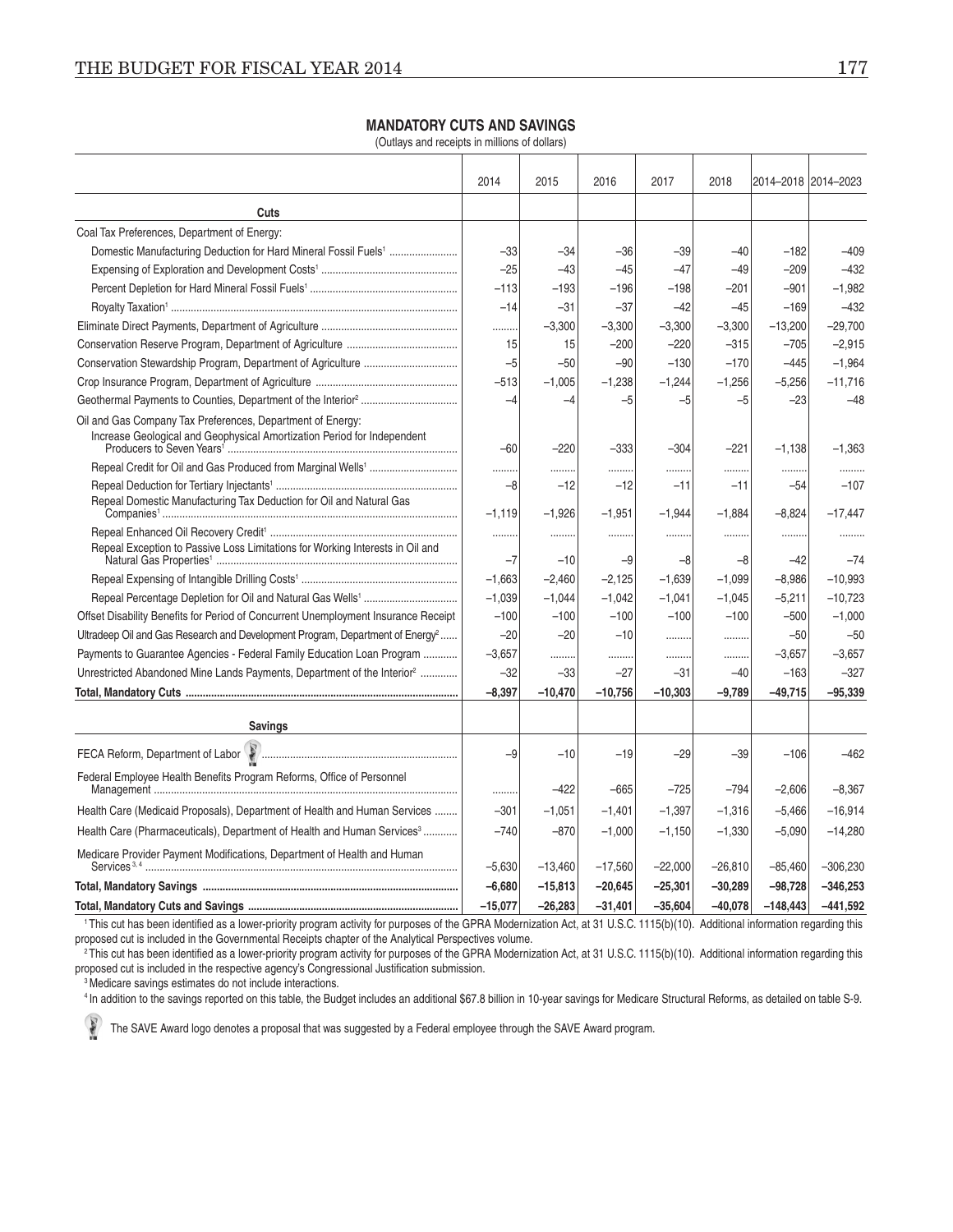|                                                                                                             | 2013    | 2014     | 2013-2017 |
|-------------------------------------------------------------------------------------------------------------|---------|----------|-----------|
| <b>Department of Education</b>                                                                              |         |          |           |
| Workspace Redesign and Consolidation \\\minimum manuscrimum manuscrimum manuscrimum manuscrimum manuscrimum | 0.00    | 0.00     | $-3.00$   |
| Department of Health and Human Services                                                                     |         |          |           |
|                                                                                                             | $-0.25$ | $-0.38$  | $-1.50$   |
| <b>Department of Homeland Security</b>                                                                      |         |          |           |
|                                                                                                             |         |          |           |
| Department of the Interior                                                                                  |         |          |           |
|                                                                                                             | 0.00    | $-0.13$  | $-1.63$   |
|                                                                                                             | 0.00    | $-0.11$  | $-1.49$   |
| <b>Department of Justice</b>                                                                                |         |          |           |
|                                                                                                             | $-2.50$ | $-2.50$  | $-12.50$  |
|                                                                                                             | $-0.19$ | $-0.19$  | $-0.95$   |
|                                                                                                             | 0.00    | $-0.73$  | $-27.13$  |
| <b>Department of Labor</b>                                                                                  |         |          |           |
|                                                                                                             | $-2.00$ | $-2.00$  | $-10.00$  |
|                                                                                                             | 0.00    | $-3.80$  | $-15.89$  |
|                                                                                                             | $-0.07$ | $-0.16$  | $-0.78$   |
| Department of State and Other International Programs                                                        |         |          |           |
|                                                                                                             | $-0.60$ | $-0.10$  | $-0.80$   |
|                                                                                                             | $-0.60$ | $-0.60$  | $-5.70$   |
|                                                                                                             | $-0.20$ | 0.00     | $-0.80$   |
| <b>Department of the Treasury</b>                                                                           |         |          |           |
|                                                                                                             | 0.00    | 0.00     | $-14.25$  |
|                                                                                                             | $-0.01$ | $-0.09$  | $-0.62$   |
|                                                                                                             | 0.00    | $-76.70$ | $-76.70$  |
| <b>National Aeronautics and Space Administration</b>                                                        |         |          |           |
|                                                                                                             |         |          |           |
| <b>National Science Foundation</b>                                                                          |         |          |           |
|                                                                                                             | 0.00    | $-0.05$  | $-0.18$   |
| Increased Use of Virtual Meetings                                                                           | $-1.78$ | $-1.78$  | $-8.92$   |
| <b>Consumer Product Safety Commission</b>                                                                   |         |          |           |
|                                                                                                             | $-0.10$ | $-0.10$  | $-0.40$   |
| <b>Multi-Agency</b>                                                                                         |         |          |           |
|                                                                                                             |         |          |           |
|                                                                                                             | 0.00    | $-3.00$  | $-12.00$  |

#### **ADMINISTRATIVELY IMPLEMENTED CONSOLIDATIONS AND SAVINGS** (in millions of dollars)

Note: Amounts in this table include estimated savings from actions agencies are implementing to reduce costs that require no further action by the Congress. \* Savings estimates under development.

The SAVE Award logo denotes this savings action was suggested by a Federal employee through the SAVE Award program.